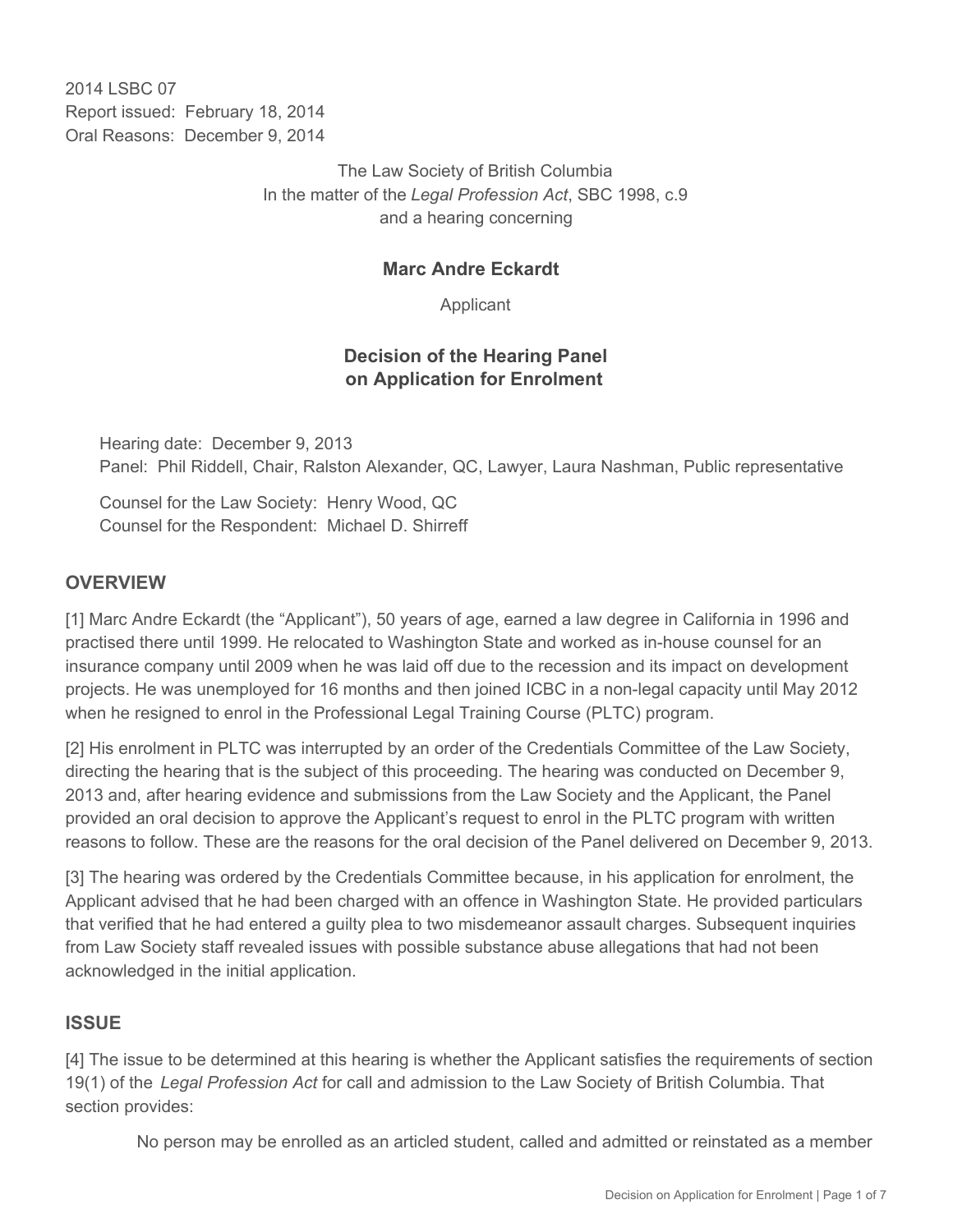unless the benchers are satisfied that the person is of good character and repute and fit to become a barrister and a solicitor of the Supreme Court.

[5] The Applicant has the burden of proving that he meets the character and fitness test on a balance of probabilities under Law Society Rule 2-67.

[6] The Law Society expressed a concern as to the "fitness" of the Applicant based upon the material provided relating to the substance abuse allegation. The Law Society was concerned also that the Applicant's character was in issue due to the criminal convictions and his answers to several questions on the application for enrolment.

[7] The issue before this Panel was to determine whether the Applicant has met the burden of proving that he is of "good character and repute and fit to become a barrister and a solicitor" as is required for call and admission to the Law Society as set out in section 19(1) of the *Legal Profession Act*.

[8] The parties provided an Agreed Statement of Facts and a volume of material containing documents in respect of the issues under consideration and a significant written communication history between Law Society staff and the Applicant. The documents and correspondence were agreed to be evidence of the fact that the documents existed and that the written statements were made. It was for the Panel to determine the extent to which the statements were true or otherwise.

### **THE LAW**

[9] There is a well-developed body of law as to what constitutes "good character and repute". That question has been the subject of both judicial consideration and decisions of hearing panels of the Law Society. Similarly, "fitness" for membership has been canvassed and opined upon by previous Law Society panels. There is not significant debate about the principles.

[10] Most decisions on credentials applications refer to the succinct statements on the subject found in *McOuat v. Law Society of BC* (1993), 78 BCLR (2d) 106, where the Court of Appeal of this province adopted the writing of Mary Southin, QC (as she then was) "What is 'Good Character'?", published in *The Advocate*, 1977 v. 35, at 129, as follows:

I think in the context "good character" means those qualities which might reasonably be considered in the eyes of reasonable men and women to be relevant to the practice of law in British Columbia at the time of application.

Character within the Act comprises in my opinion at least these qualities:

1. An appreciation of the difference between right and wrong;

2. The moral fibre to do that which is right, no matter how uncomfortable the doing may be and not to do that which is wrong no matter what the consequences may be to oneself;

3. A belief that the law at least so far as it forbids things which are malum in se must be upheld and the courage to see that it is upheld.

What exactly "good repute" is I am not sure. However, the Shorter Oxford Dictionary defines "repute" as "the reputation of a particular person" and defines "reputation" as:

1. The common or general estimate of a person with respect to character or other qualities; the relative estimation or esteem in which a person is held.

2. The condition, quality or fact of being highly regarded or esteemed; also respectability,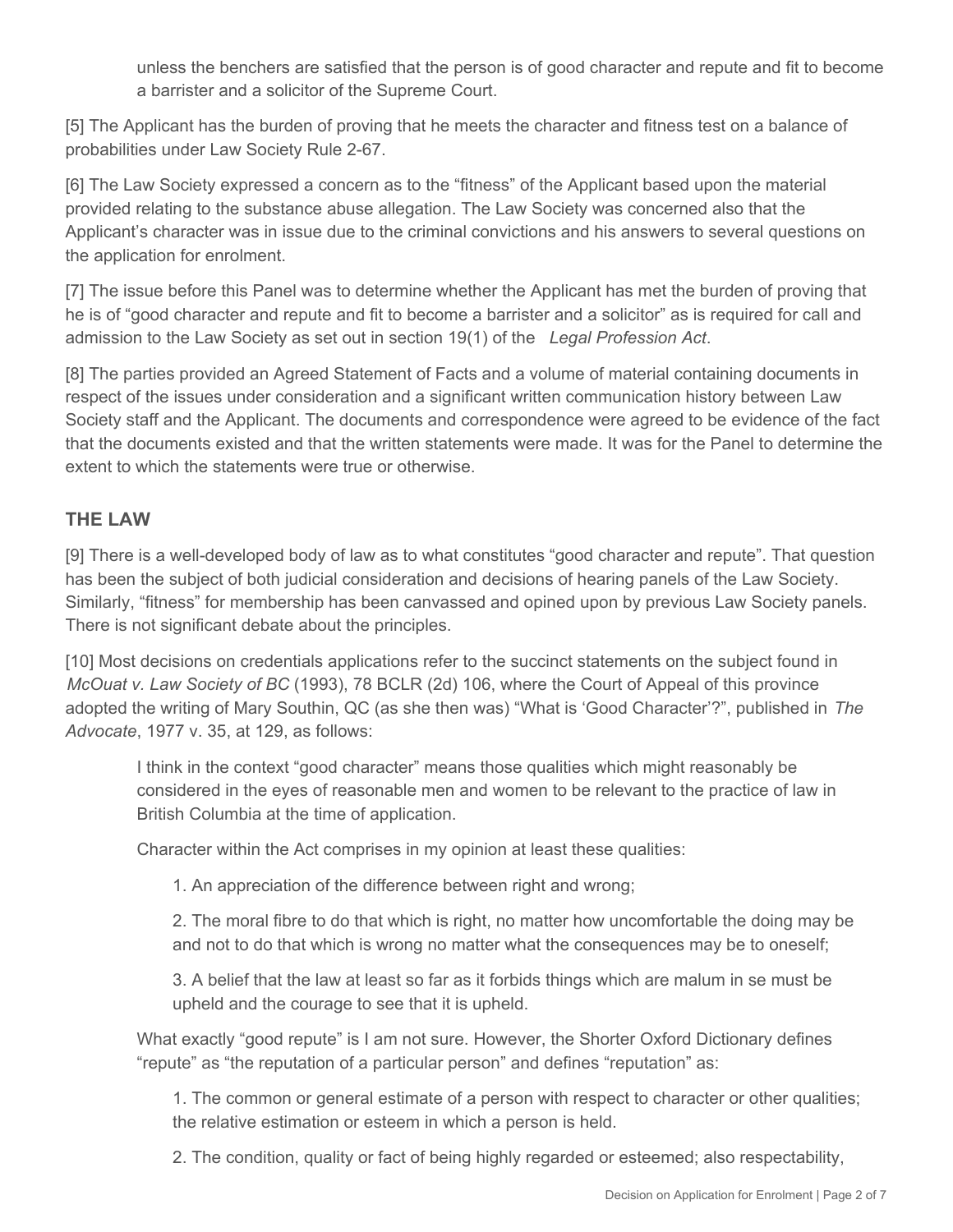good repute.

In the context of s. 41 I think the question of good repute is to be answered thus: would a right-thinking member of the community consider the applicant to be of good repute? ...

If that right-thinking citizen would say, knowing as much about an applicant as the Benchers do, "I don't think much of a fellow like that. I don't think I would want him for my lawyer", then I think the Benchers ought not to call him or her.

[11] The Panel has adopted this reasoning in its deliberations on the issue of the Applicant's character and reputation.

[12] On the "fitness" issue, it falls to the Panel to weigh the evidence to determine if the Applicant has met the burden imposed upon him to explain the circumstances in his history that, absent an appropriate explanation, would raise doubt as to his "fitness" to become a member of the Law Society of British Columbia.

# **SUMMARY OF THE EVIDENCE**

[13] In December 1997, Mr. Eckardt was married in California, and the couple had three children. His wife became a medical doctor, and the couple relocated to Washington State to accommodate a career choice of his wife. The marriage ended badly, and an acrimonious divorce followed. That family law proceeding has been the subject of an astounding number of interlocutory applications over the six-year period from 2006 to 2012.

[14] Mr. Eckardt is devoted to his children, and his concern for their well-being is at the heart of the difficulties before us. It was his anxiety to protect them from the nightmare of testifying in a criminal proceeding against their father that motivated the guilty plea in circumstances where that plea was likely not appropriate.

[15] Following the divorce and the layoff from the insurance company, Mr. Eckardt relocated to Vancouver, his childhood home. During this time he met and cohabited with a woman (TL) who had her own child from a previous relationship. This new relationship was not a positive event in the life of the Applicant.

[16] TL was needy, demanding and jealous of his time away from her. She treated him badly, and from time to time she would attack him physically. Over time a protocol developed where Mr. Eckardt was required to defend himself and on occasion he would slap TL in response to attacks from her. He is clear that he did not ever initiate the violence and that, to the best of his recollection, he did not strike her on the head or face.

[17] The relationship was fundamentally dysfunctional from the beginning, and though Mr. Eckardt knew that he should be elsewhere, he was not able to extricate himself from his relationship with TL. Most of his time with her was during the 16-month period of time during which he was unemployed following his layoff from the insurance company.

[18] When he became employed by ICBC, Mr. Eckardt accelerated the frequency of his visits to Seattle to see his children as he was then able to afford to do so on a more frequent basis. TL resented these visits as she was jealous of his relationship with his children and saw the time he spent with them as time he should have been devoting to her.

[19] In November 2010, these events all came together in a most difficult series of circumstances. Mr. Eckardt had arranged to rent a hotel room in Seattle where he planned to spend the weekend with his children near their home. Despite his request to the contrary, TL insisted on joining him for this trip and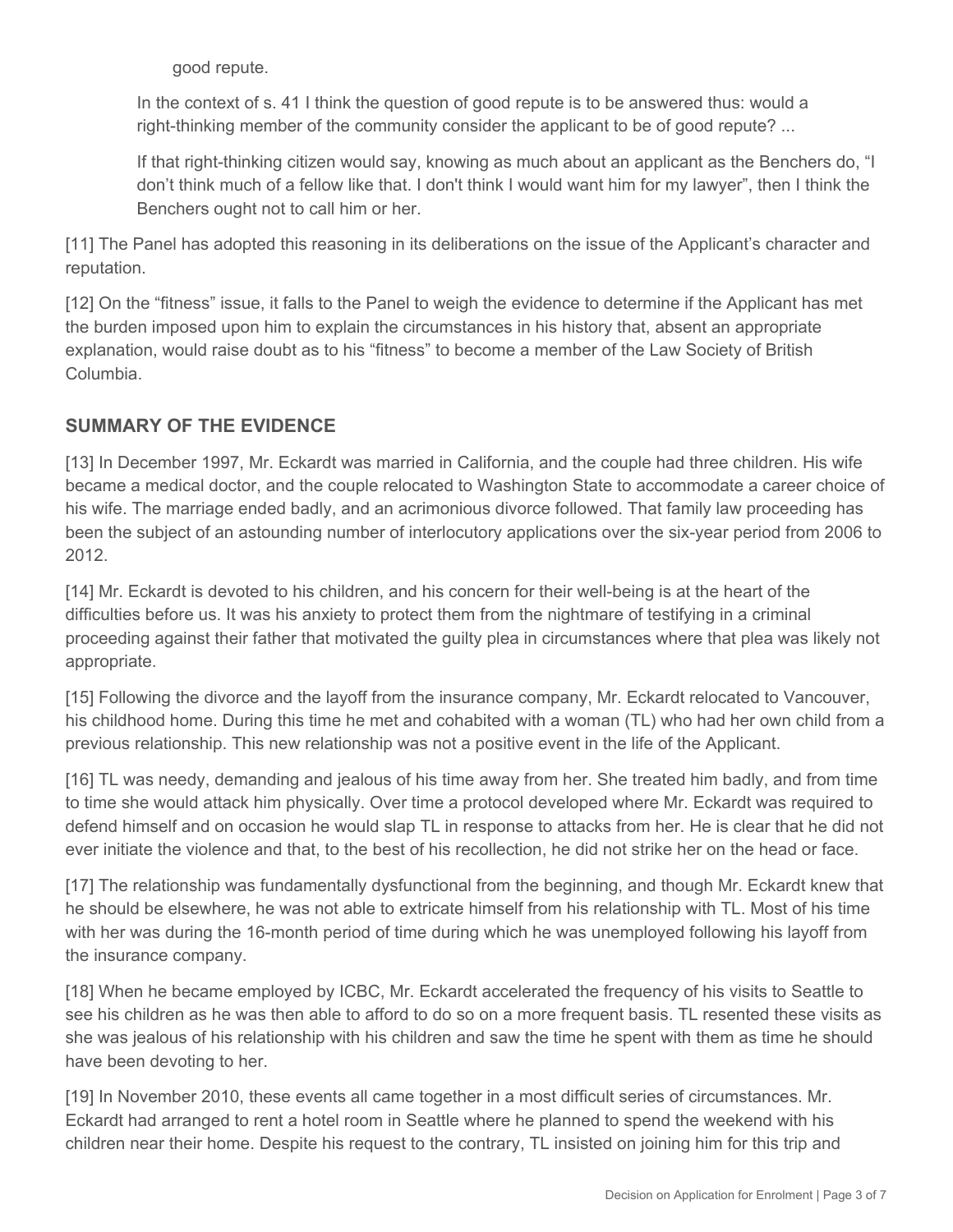required that Mr. Eckardt bring her daughter with him to join them all in Seattle. TL had gone ahead of Mr. Eckardt and met with a customer in Seattle on the same day.

[20] By the time Mr. Eckardt arrived at the hotel after picking up both TL's daughter in Vancouver and his own children in Seattle, TL was wholly impaired from the benefits of the hotel's "happy hour(s)" and was sleeping in the bedroom of the suite that had been arranged for the "family".

[21] An ugly scene developed where TL, in her inebriated state, was seeking to impose rules about who was going to sleep in what room etc. Mr. Eckardt had finally (it appears) had enough of this and responded forcefully. In the result, TL attacked him, scratching his face and neck, and puncturing the skin on his arms when she sought to drag him to the bedroom by digging her fingernails into his skin. TL's daughter became involved in the dispute to assist her mother, and was herself apparently struck by Mr. Eckardt. Everyone (including TL's daughter) agreed that no one hit her intentionally.

[22] Mr. Eckardt was able, with some difficulty and further struggles, to leave the hotel room with his own children, and he returned them to their mother. She noticed the blood on his face and arms and following a discussion of the circumstances took some photographs of his injuries for subsequent verification if it became necessary. Mr. Eckardt returned to Vancouver that night and removed his belongings from TL's residence. His relationship with TL was ended on that weekend.

[23] The legal fallout from the hotel room altercation was occasioned by the need for counselling by Mr. Eckardt's son following his exposure to the violence in the suite. It appears that the counsellor was required to report the events to the police and an investigation followed. Statements were taken from all parties, and the police ultimately charged Mr. Eckardt with two counts of domestic assault. One relating to TL, the other, to her daughter. Inexplicably, no charges were laid against TL.

[24] Mr. Eckardt was represented by a public defender in the criminal proceeding, and although there appeared to be a full answer to the charges (self-defence) there was no certainty that a judge would "get it right" following a trial. Two further considerations motivated the plea bargain "guilty" decision. First, as indicated above, that outcome spared Mr. Eckardt's children from the requirement to testify in the trial. This was important given their ages at the time, 11, 8 and 4 years. Equally important in the decision is that the plea bargain was to "Assault 2" rather than "Assault 4" as initially charged. Assault 4 carries a mandatory six-month term of incarceration, whereas Assault 2 allows for a probationary outcome.

[25] At the same time as the criminal proceedings were progressing, Mr. Eckardt's wife was initiating child protection applications in the matrimonial action. These initially took the form of a no-contact injunction, subsequently modified to allow access with conditions. One such condition was enrolment in an alcohol assessment program in which Mr. Eckardt was required to participate. It appears that the need for the alcohol dependency assessment was driven by the events of the November 2010 hotel incident although Mr. Eckardt was not drinking at any time during that day or evening.

[26] In December 2010, in response to a court order related to child access, Mr. Eckardt arranged an alcohol assessment with a company called "Advanced Choices" in Washington State. Though the assessor advised of no concern following the meeting, the resulting report identified a need for a treatment program and made a finding that Mr. Eckardt was in denial about his alcohol issues. Though Mr. Eckardt did not agree with the assessment, he was unable to refute the allegation in any effective manner and complied.

[27] It appears that Mr. Eckardt went along with the alcohol dependency testing and subsequent required regimes (AA or similar attendance six-week "Daytox" program) to comply with the requirements of the child access orders. It is Mr. Eckardt's evidence that he does not have a drinking problem, though he acknowledges that he does drink socially and occasionally (historically) to relieve stress and depression.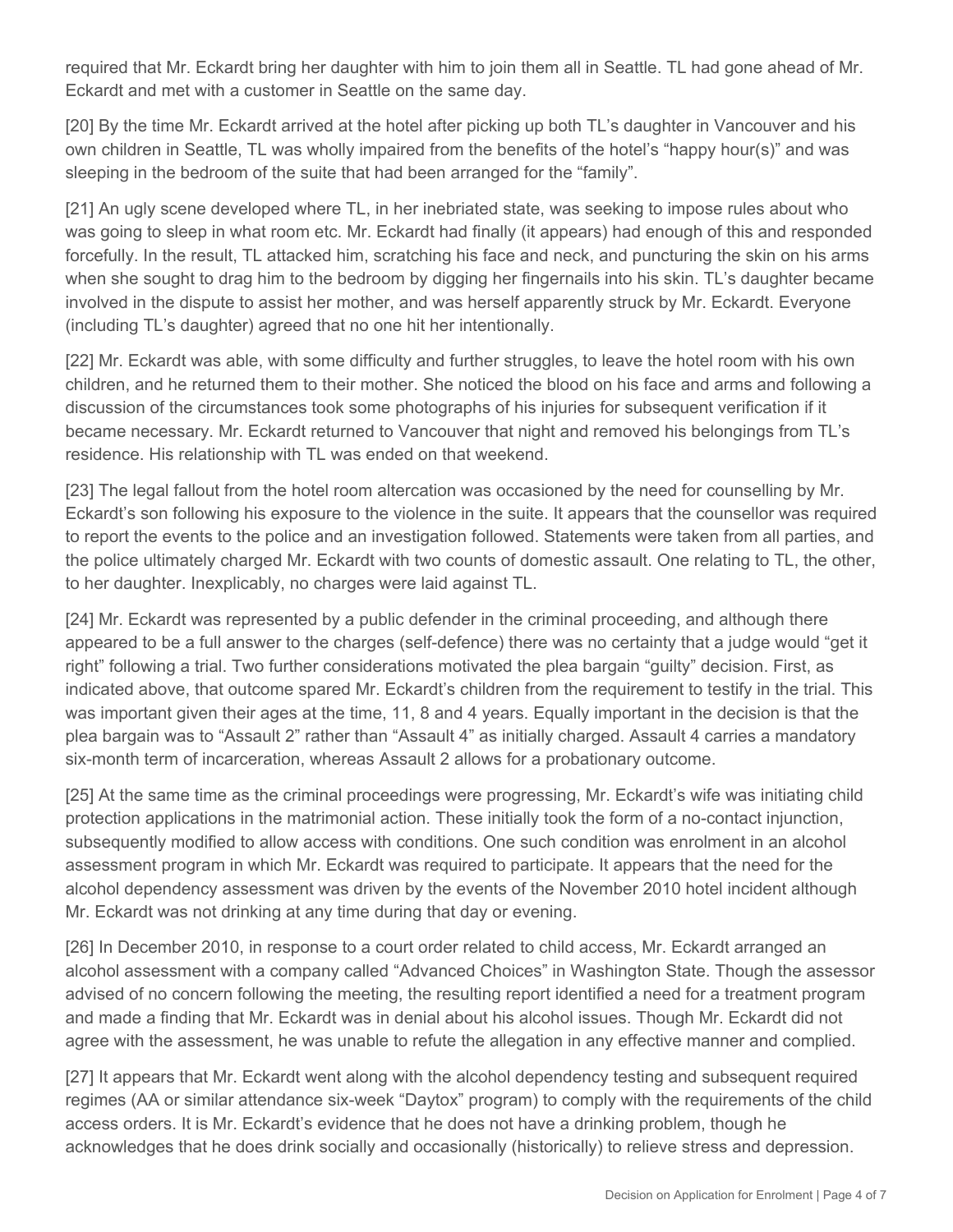[28] Following the hotel incident, Mr. Eckardt did go through a period in which he abstained entirely from alcohol and testified that he did not have any problem with the period of abstinence ultimately abandoning the regime as unnecessary. The Panel heard testimony from his fiancée and is satisfied that there is no basis for any suggestion of a substance abuse problem in this case. It appears to be a leftover piece of the contentious and protracted matrimonial dispute suffered by Mr. Eckardt.

[29] To the present it appears that the former wife has considerably mellowed recently in her relationship with Mr. Eckardt and that they have, at least for the present, abandoned the acrimony that has dominated their relationship since the separation. He is unable to explain the change but welcomes it. The children are now spending more time with Mr. Eckardt and his fiancée, and the former wife appears to be supportive of this relationship going forward.

# **DISCUSSION**

[30] The concerns of the Law Society as to "fitness" relate to the question of the extent to which, if any, the Applicant has issues with dependency on alcohol. As indicated above, and with the benefit of a thorough cross-examination of the Applicant by counsel for the Law Society, together with the additional evidence provided by the fiancée to the Applicant (a current member of the Law Society), this Panel is satisfied that the Applicant has no issues with dependency or abuse of alcohol.

[31] That is, however, not the end of the substance abuse component of this hearing. In his application for enrolment, the Applicant replied "no" in response to two questions relating to substance abuse. The questions are:

a) Based upon your personal history, your current circumstances or any professional opinion or advice you have received, do you have a substance use disorder?, and

b) Have you been counselled or received treatment for a substance abuse disorder?

[32] The Applicant's response to the first question is, in the view of the Panel, correct. The Applicant is clear in his own mind that he does not have a substance abuse issue, and the Panel has been persuaded to that view based upon the sworn testimony of the Applicant and that of his fiancée.

[33] As to the second question, this answer is clearly false in the circumstances, and the Applicant was required to provide an explanation for the apparently misleading response. The Applicant testified that he was participating in the alcohol counselling programs to ensure compliance with court orders, which in turn would ensure access to his children. He was not engaged in the programs because he had any concerns with his alcohol consumption, and therefore did not feel that his answer to the question was inappropriate. In other words, he was not in the program to receive counselling; he was in the program to continue to see his children. On that basis, his answer was true from his perspective. After hearing the testimony of the Applicant and seeing his response to the difficult cross-examination on this subject, the Panel is satisfied that the Applicant did not intend to mislead the Law Society with his response to that question.

[34] A more difficult question arises in terms of what is the impact of a criminal conviction on an assessment of character. In most circumstances, a recent criminal conviction (from a guilty plea or otherwise) will raise serious concerns as to the character and repute of the subject applicant. In that circumstance it will be necessary for the Panel to closely examine the events surrounding the conviction and the underlying reasons for the outcome.

[35] We note here that this Applicant has recently made some extraordinarily bad decisions and choices in his interpersonal relationships. Of particular note is the continuation beyond all reason of the dysfunctional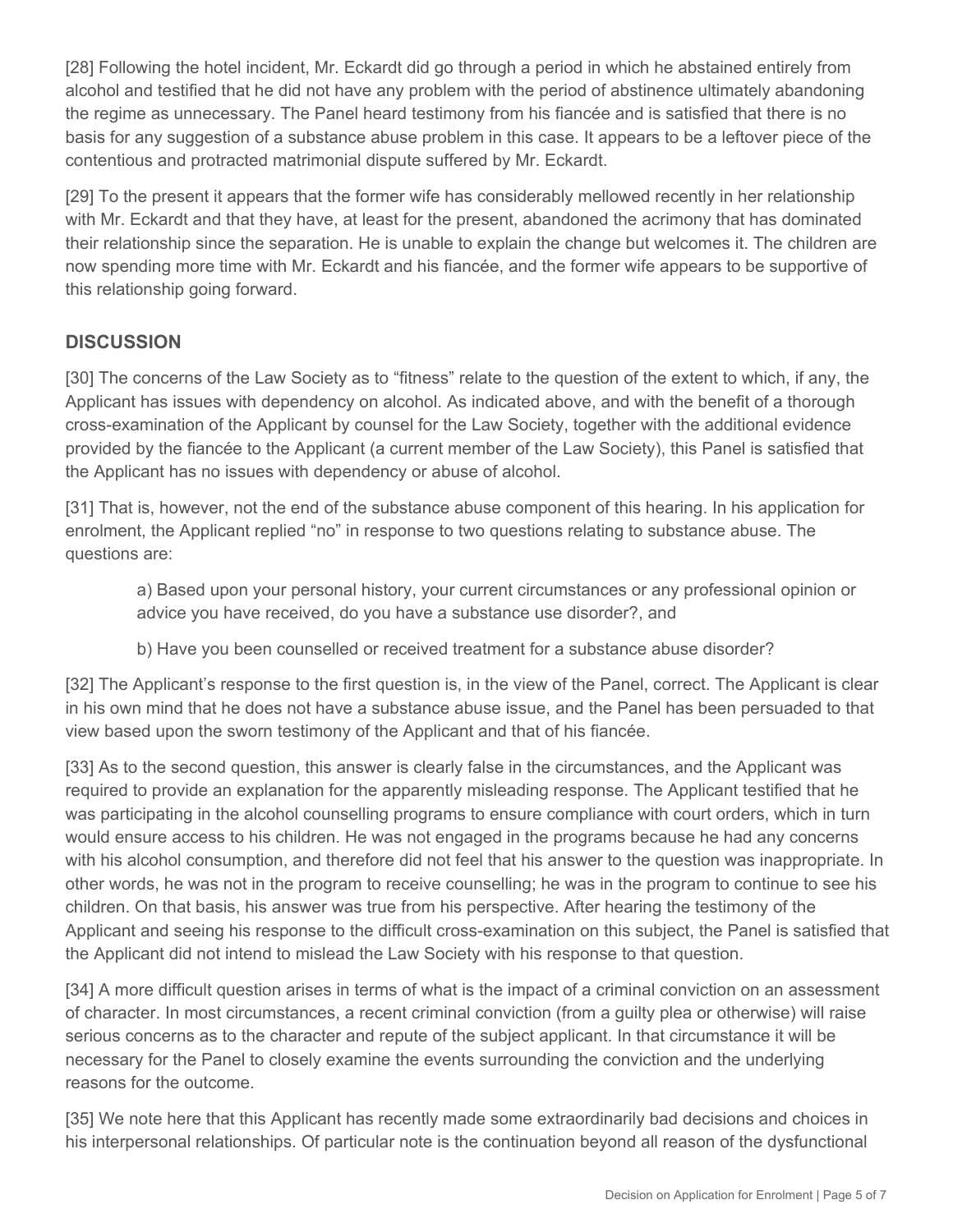situation with TL, ending only after a catastrophic scenario plays out in a hotel room in Seattle.

[36] With that background however, it permits the Panel to determine that there is a reasonable explanation for the conviction. We have accepted that explanation. With that explanation comes some relief for the Applicant from the usual negative inference that would be drawn from a criminal conviction. He swears that the decision to plead guilty was entirely motivated to bring the events to an end with a manageable consequence and with the ultimate goal achieved of sparing his young children from an appearance in court to testify against their father. An entirely plausible explanation for an otherwise aberrant outcome.

[37] We have also considered the apparent inconsistency in application of the law where the Applicant is charged for his defensive response behaviour while TL appears to have avoided all negative outcomes though she was clearly the more aggressive and accordingly, the more responsible of the two protagonists in the situation.

[38] We also do not understate the circumstance that the conviction was for a misdemeanour and not a felony. This is an important characteristic of the outcome and, as described above, is one of the pieces of the puzzle that encouraged the Applicant to accept the guilty plea.

[39] We next considered the negative responses to the questions asked on the application form as follows: 4. Is there, at the present time, a civil action or a civil judgment outstanding against you? and, 5. Have you ever failed to obey a court order?

[40] It is probable that the judgment for outstanding unpaid child maintenance arrears that existed at the time the application was submitted to the Law Society mandated a positive answer to question 4. It is also probable that the fact of unpaid amounts of court ordered child support suggest that the negative answer to question 5 was similarly inaccurate. The Applicant was provided an opportunity to explain the apparent inconsistency in his responses to those questions. He replied to the Law Society in writing, and he also responded to questions from Law Society counsel while under cross-examination.

[41] The Applicant explained that "with the benefit of hindsight" he probably had provided an inaccurate response to the questions. He noted that, in the course of six years of a substantially contested matrimonial dispute, there were numerous court orders with respect to no contact and other custody matters. He did not think of the obligation to pay child maintenance in terms of it being embodied in a court order but acknowledged that he should have done.

[42] During the course of his matrimonial dispute he successfully challenged an early maintenance order against him on the basis that it contained errors that overstated the amount of his monthly obligation. Child maintenance in Washington State is calculated by reference to a formula based upon respective incomes of the parents. The Applicant's ex-wife earns nearly \$300,000 per annum while the Applicant, before his layoff from the insurance company, was earning slightly in excess of \$100,000. For a time, and until his ex-wife had the original maintenance amount re-instated with an ex parte application, he had overpaid his child maintenance obligations. He acknowledged that, during the period of his unemployment, he was often unable to pay required child support payments and accordingly was in breach of a court order.

[43] The Panel accepted the explanation for the incorrect answer as being the response from an applicant who had been substantially battered by the family law litigation and the orders that often accompany the most contentious of those proceedings. The whole family litigation was troubled by the financial imbalance of the parties, with the Applicant doing his own legal work, often badly due to inexperience, while his ex-wife's substantial income advantage allowed her the choice of counsel.

[44] It was for financial reasons that the Applicant did not ever get an ultimately correct order as to the amount of child support he should be paying on a monthly basis. The ordered amount was initially